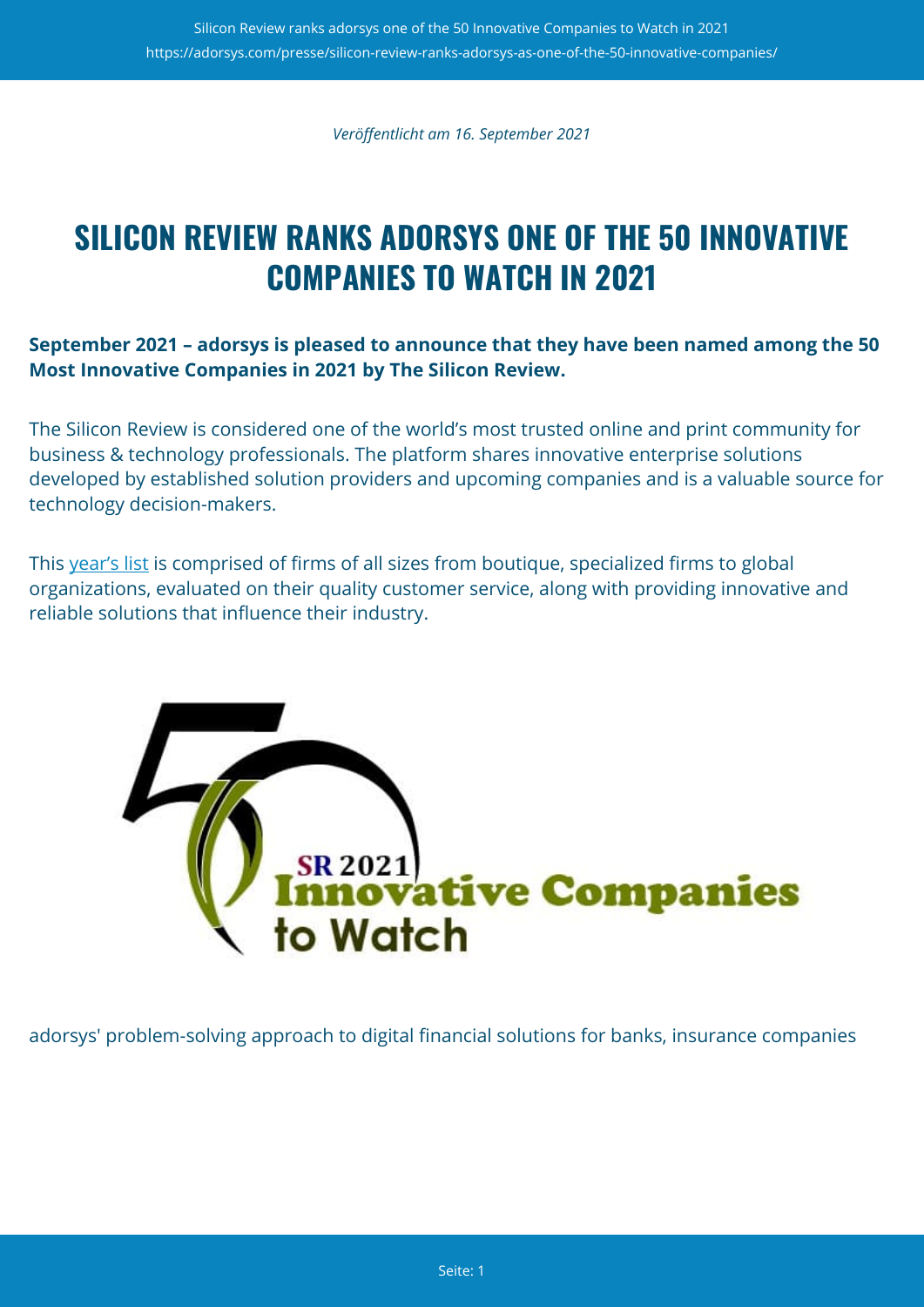and third-party-providers earned the company a spot on the coveted list. As an IT consultancy, they cover the entire innovation lifecycle, and their software frameworks and components enable a fast time-to-market whilst ensuring compliance.

The [feature article](https://thesiliconreview.com/magazine/profile/adorsys-built-data-intensive-cloud-architectures-for-financial-services/) from The Silicon Review includes an interview with adorsys CTO, Thilo Rottach, on how adorsys is leveraging the expertise among their workforce and partners, empowering them to provide best-in-class technology and to deliver exceptional experiences for their customers.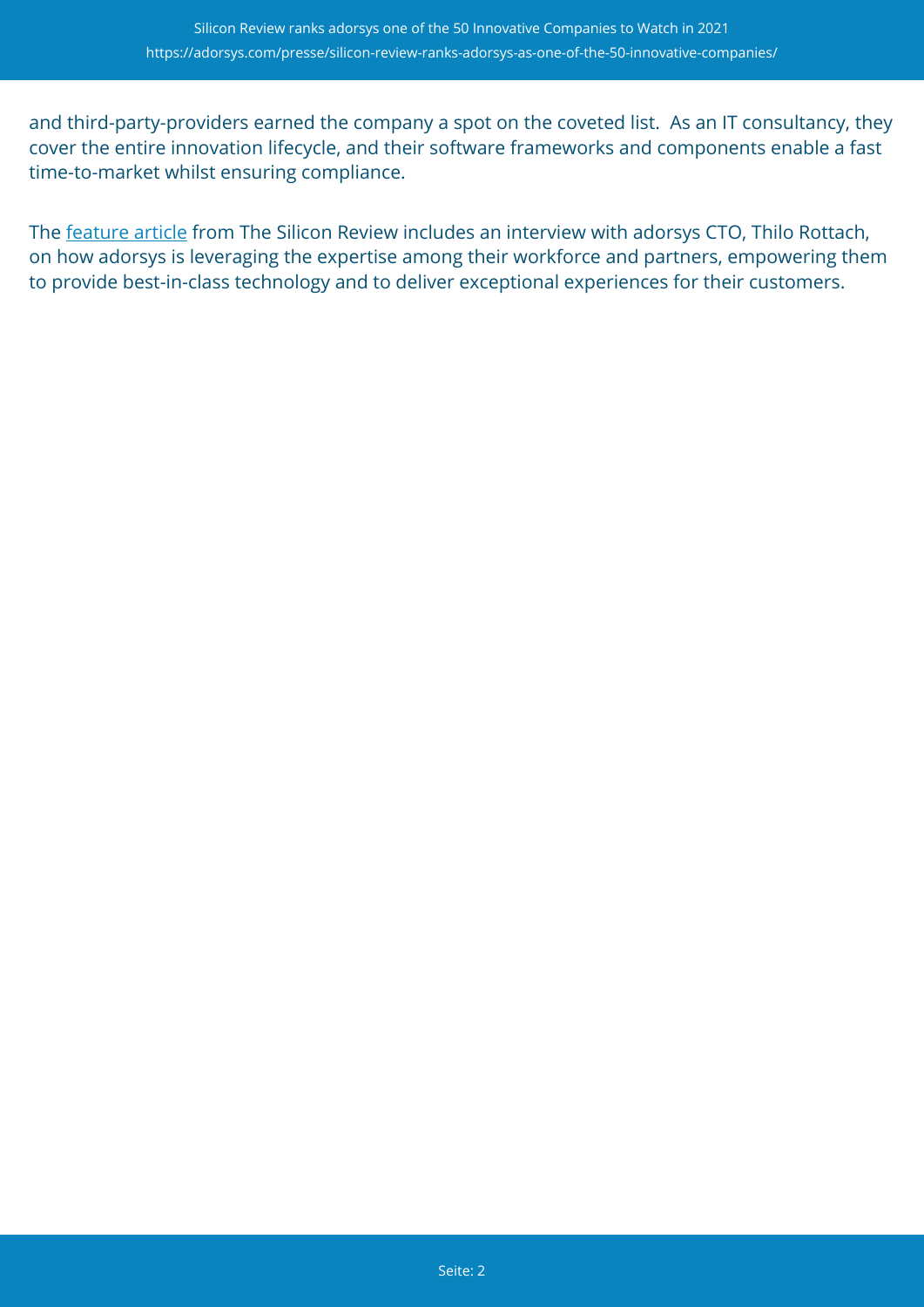### adorsys

# Data-intensive, secure cloud architectures for Financial Services: adorsys

"From large-scale API integrations to blockchain contracts, we are providing Financial Institutions with the technology they need to stay ahead of the curve.'

The Covid-19 pandemic has signaled the importance of digital transformation across all industries, but perhaps none more than financial services. When the pandemic struck back in March last year, the financial institutions that had access to digital tools could operate without interruption. In other words, they were able to keep their employees productive and support their clients seamlessly.

In light of the foregoing, we're pleased to present adorsys - a leading digital finance solutions provider. For banks, insurance companies, and third-party providers in the financial sector, the company offers IT services and solutions that improve customer experience and create competitive advantages.

To highlight and further understand how adorsys can be a gamechanger in the digital finance solutions segment, I sat down with Thilo Rottach, who serves as the company's Chief Technology Officer. Below is an excerpt.

"We actively participate in the Berlin Group advisory board, the NISP (NextGen PSD2 Implementation and Support Program), the OpenID Foundation, and in various boards in Switzerland."

"This enables us to gather and utilize first-hand information, taking us usually one step ahead."

Based on these expert networks, and state-of-the-art technology and trends, adorsys develops solutions suited for meeting ever-changing market needs. Importantly, the

company relies on open source to integrate community effects and crowd knowledge.

"With appropriate methods, through ideation workshops, and design thinking, we create the best possible solutions together with our clients. We conduct extensive market studies, which then underline the justification of a project or the existence of a unique selling proposition. Besides, we validate prototypes with end customers and iteratively incorporate the feedback gained. Only then do we move on to concrete implementations. This gives the customer a perfect and concrete feeling of product vision and tangible features from the very first minute."

adorsys relies on a growing repertoire of its pre-developed software frameworks and

If we see an opportunity to improve concepts in specifications, we exert influence accordingly."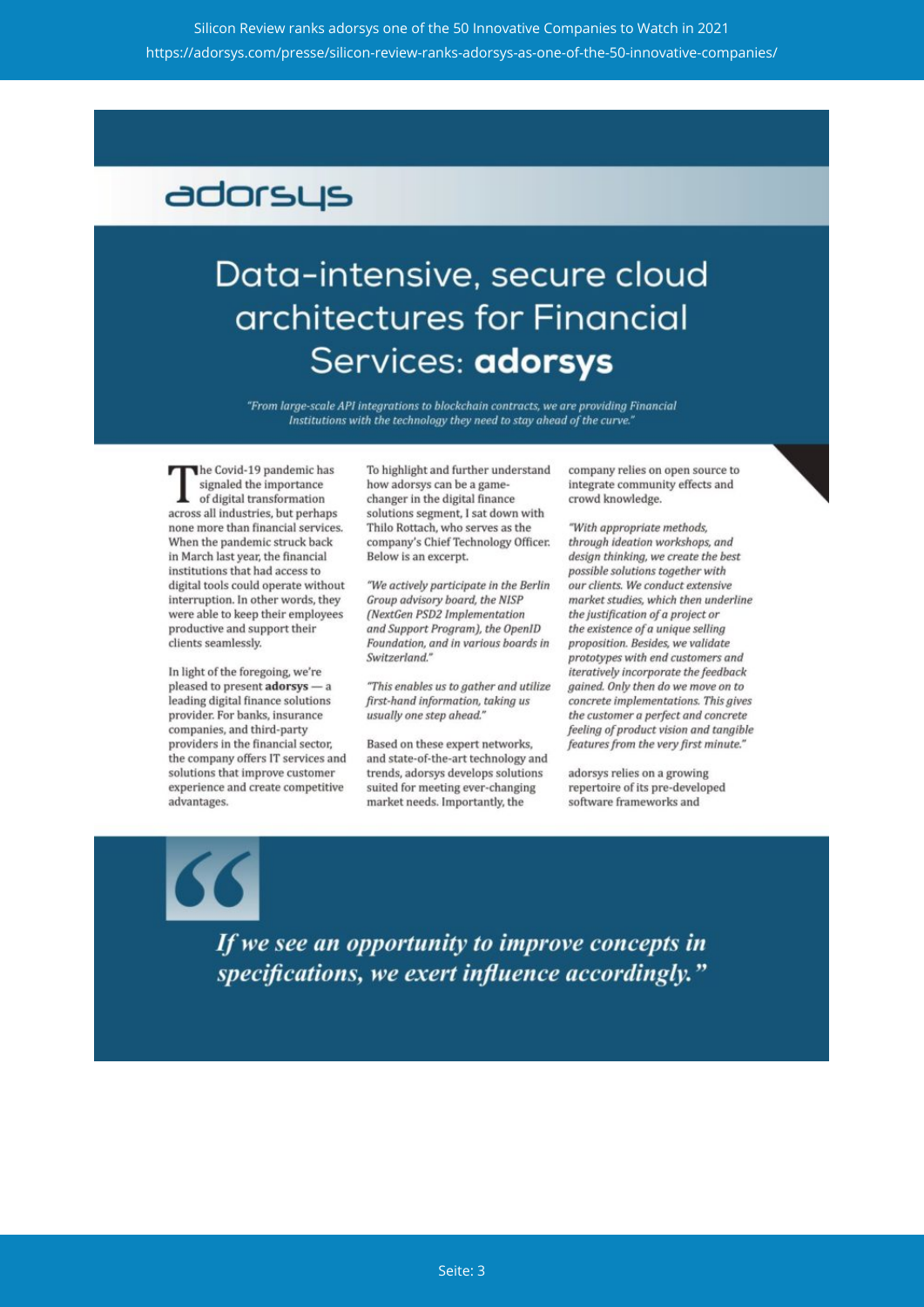After over 15 years of company history, we have been able to build up an extensive international footprint for scaling architectures, migrating to the cloud and integrating *innovative partners to deliver the best possible solution.* 



components, which enable a fast time-to-market. The components it uses are pre-tested and sufficiently mature to ensure that the overall solution is of high quality from the outset.

Notably, adorsys is owned by two German-based players, namely TeamBank AG and DATEV eG, and USbased FinTech and Crypto investor Francis Pouatcha. Given that they are well-known and have maintained a high profile, they have always helped the company to have a certain degree of stability whilst staying at the vanguard of innovation.

"After over 15 years of company history, we have been able to build up an extensive international footprint for scaling architectures, migrating to the cloud and integrating innovative partners to deliver the best possible solution."

#### **Raising the Bar**

Let's take the playing ground of Open Banking in the context of PSD2 (Payments Service Directive 2) in Europe.

As a member of the Berlin Group advisory board, adorsys was one of the first service providers implementing the PSD2 specification in code. As of May 2021, the Nuremberg-based company has made about 100 banks in Europe compliant with the law. Thus the question arises of how the banks will now succeed in earning money with open banking and how they can recoup the costs incurred.

"Together with the customers, we now go for thinking business and how to design specific value-added services based on these required preconditions. Now 'open banking mandatory' will become 'open finance ecosystems' more and more. We bridge between the market and regulators in both directions. If we see an opportunity to improve concepts in existing specifications, we exert influence accordingly."

"Currently, we are very busy with security standards for API communication. For the interested reader, we recommend taking a closer look at financial-grade API (FAPI). adorsys is one of the driving forces."

Put simply, adorsys is already in the middle of a transformation. Driven by open banking in the EU, the company is all set to expand its market horizons even further.

"We still have a strong foothold in the DACH region, where we feel at home. For suitable scalability, we are ramping up our nearshore activities and expanding partnerships. We have reorganized to effectively meet the ever-growing demand for identity and access management, especially when it comes to cloud-native development. Our security experts identify digital risk and security gaps and help clients harden their infrastructure and IT management in terms of threats as well as governance and compliance. In combination with our blockchain-based and social monitoring activities, this provides organizations with fantastic new ways to beat the competition. We remain true to the principles of agile methods and work iteratively in sprints to successfully master the complexity of the larger projects. A data protection mindset is ingrained in all our approaches."